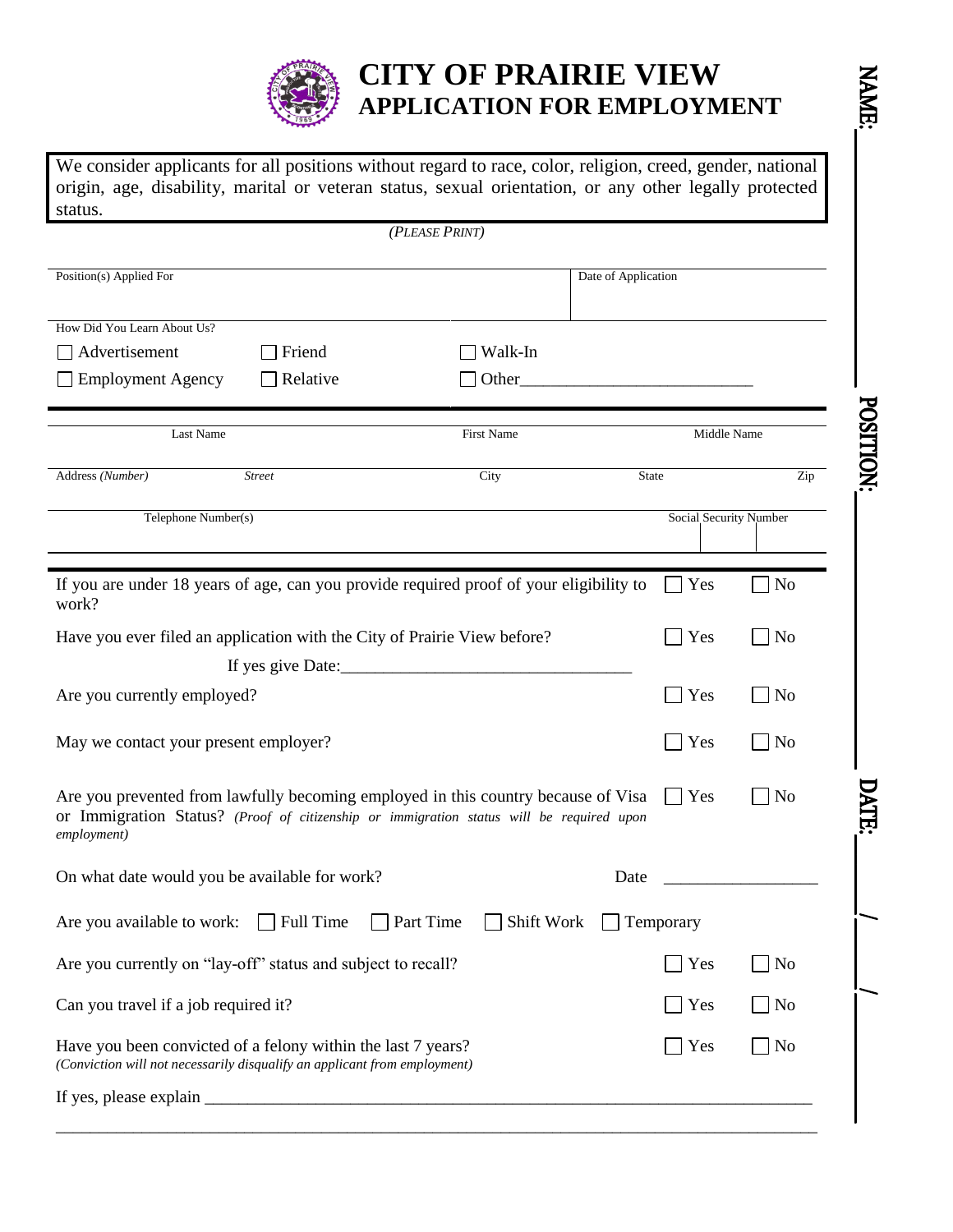## **Education**

|                          | <b>Name and Address of</b><br><b>School</b> | <b>Course of Study</b> | <b>Years</b><br><b>Completed</b> | <b>Diploma</b><br><b>Degree</b> |
|--------------------------|---------------------------------------------|------------------------|----------------------------------|---------------------------------|
| Elementary<br>School     |                                             |                        |                                  |                                 |
| <b>High School</b>       |                                             |                        |                                  |                                 |
| Undergraduate<br>College |                                             |                        |                                  |                                 |
| Graduate<br>Professional |                                             |                        |                                  |                                 |
| Other<br>(Specify)       |                                             |                        |                                  |                                 |

| Indicate any foreign languages you can speak, read and/or write |                 |      |             |  |
|-----------------------------------------------------------------|-----------------|------|-------------|--|
|                                                                 | <b>FLUENTLY</b> | GOOD | <b>FAIR</b> |  |
| Speak                                                           |                 |      |             |  |
| Read                                                            |                 |      |             |  |
| Write                                                           |                 |      |             |  |

**Describe any specialized training, apprenticeship, skills, and extra-curricular activities.**

**Describe any job-related training received in the United States military.**

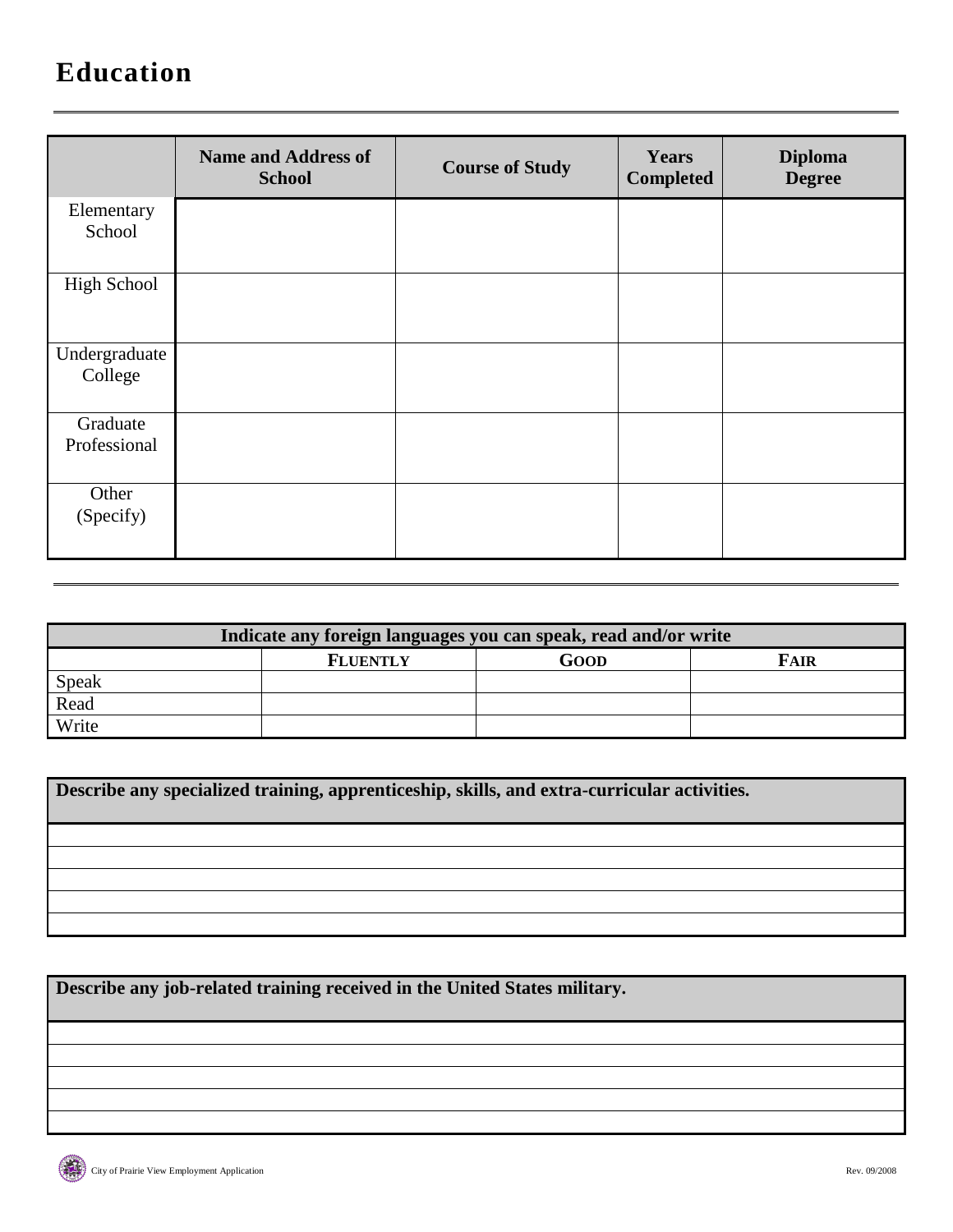Begin with your present or last job. Include any job-related military service assignments and volunteer activities. You may exclude organizations which indicate race, color, religion, gender, national origin, disabilities or other protected status. *(If you need additional space, please continue on a separate sheet of paper.)*

| Employer            |            | <b>Dates Employed</b>                       |       | <b>Work Performed</b> |
|---------------------|------------|---------------------------------------------|-------|-----------------------|
|                     |            | From                                        | To    |                       |
| Address             |            |                                             |       |                       |
|                     |            | <b>Hourly Rate/Salary</b><br>Starting Final |       |                       |
| Telephone Number(s) |            |                                             |       |                       |
| Job Title           | Supervisor |                                             |       |                       |
|                     |            |                                             |       |                       |
| Reason for Leaving  |            |                                             |       |                       |
|                     |            |                                             |       |                       |
| Employer            |            | <b>Dates Employed</b>                       |       | <b>Work Performed</b> |
|                     |            | From                                        | To    |                       |
| Address             |            |                                             |       |                       |
|                     |            | <b>Hourly Rate/Salary</b>                   |       |                       |
| Telephone Number(s) |            | Starting                                    | Final |                       |
|                     |            |                                             |       |                       |
| Job Title           | Supervisor |                                             |       |                       |
|                     |            |                                             |       |                       |
| Reason for Leaving  |            |                                             |       |                       |
|                     |            |                                             |       |                       |
| Employer            |            | <b>Dates Employed</b>                       |       | <b>Work Performed</b> |
| Address             |            | From                                        | To    |                       |
|                     |            |                                             |       |                       |
| Telephone Number(s) |            | <b>Hourly Rate/Salary</b><br>Starting       | Final |                       |
|                     |            |                                             |       |                       |
| Job Title           | Supervisor |                                             |       |                       |
|                     |            |                                             |       |                       |
| Reason for Leaving  |            |                                             |       |                       |
|                     |            |                                             |       |                       |
| Employer            |            | <b>Dates Employed</b>                       |       | <b>Work Performed</b> |
| Address             |            | From                                        | To    |                       |
|                     |            |                                             |       |                       |
| Telephone Number(s) |            | <b>Hourly Rate/Salary</b><br>Starting Final |       |                       |
|                     |            |                                             |       |                       |
| Job Title           | Supervisor |                                             |       |                       |
|                     |            |                                             |       |                       |
|                     |            |                                             |       |                       |
| Reason for Leaving  |            |                                             |       |                       |

List professional, trade, business or civic activities and offices held. *You may exclude membership which would reveal gender, race, religion, national origin, age, ancestry, disability or other protected status:*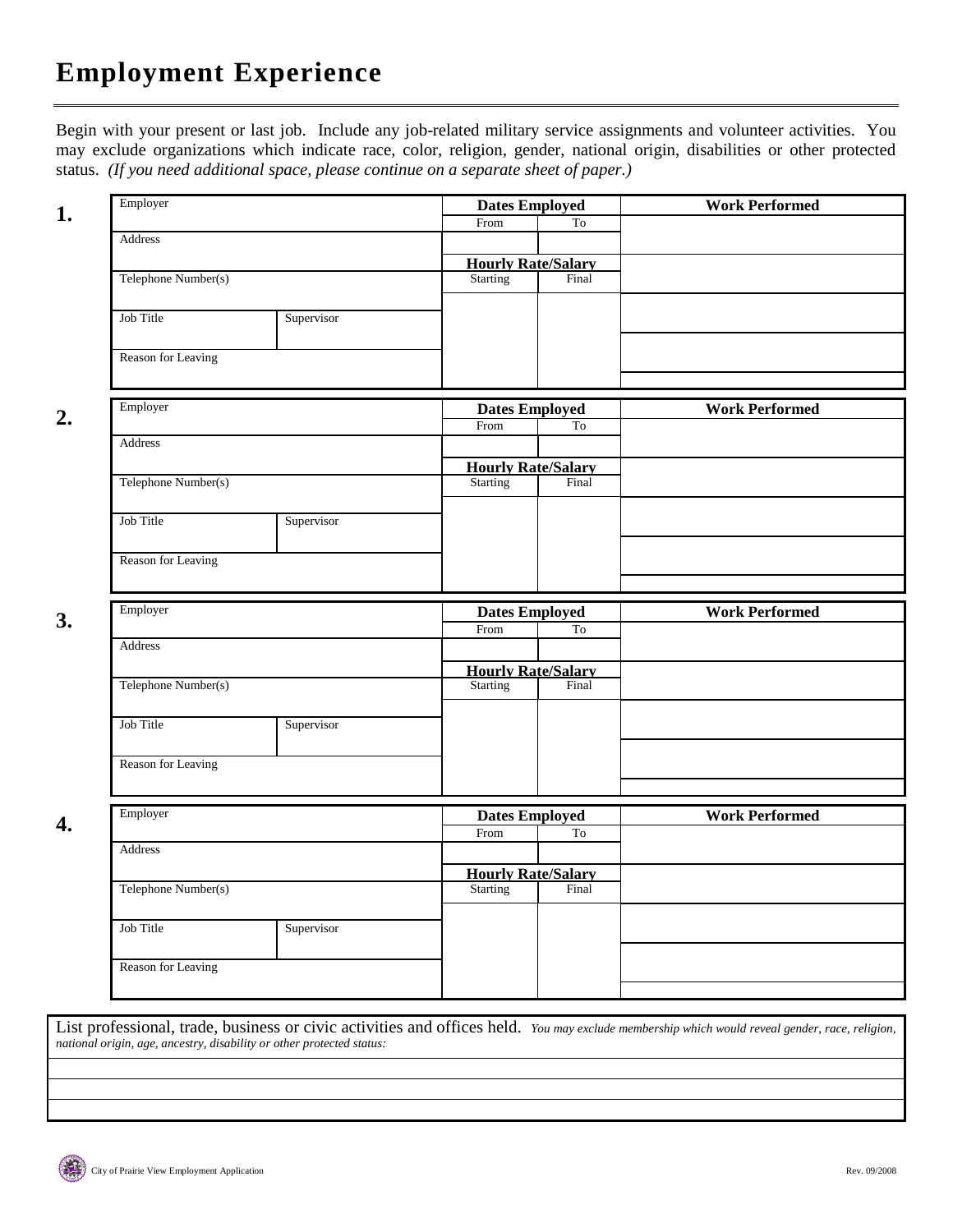### **Other Qualifications**

\_\_\_\_\_\_\_\_\_\_\_\_\_\_\_\_\_ \_\_\_\_\_\_\_\_\_\_\_\_\_\_\_\_\_ \_\_\_\_\_\_\_\_\_\_\_\_\_\_\_\_\_

Summarize special job-related skills and qualifications acquired from employment or other experience.

\_\_\_\_\_\_\_\_\_\_\_\_\_\_\_\_\_ \_\_\_\_\_\_\_\_\_\_\_\_\_\_\_\_\_ \_\_\_\_\_\_\_\_\_\_\_\_\_\_\_\_\_

#### **Specialized Skills/Software/Hardware Operated**

## **State any additional information you feel may be helpful to us in considering your application.**  *Note to Applicants:* DO NOT ANSWER THIS QUESTION UNLESS YOU HAVE BEEN INFORMED ABOUT THE REQUIREMENTS OF THE JOB FOR WHICH YOU ARE APPLYING. Are your capable of performing in a reasonable manner, with or without a reasonable accommodation, the activities involved in the job or occupation for which you have applied? A description of the activities involved in such a job or occupation is attached.  $\Box$  Yes  $\Box$  No

\_\_\_\_\_\_\_\_\_\_\_\_\_\_\_\_\_ \_\_\_\_\_\_\_\_\_\_\_\_\_\_\_\_\_ \_\_\_\_\_\_\_\_\_\_\_\_\_\_\_\_\_ \_\_\_\_\_\_\_\_\_\_\_\_\_\_\_\_\_ \_\_\_\_\_\_\_\_\_\_\_\_\_\_\_\_\_ \_\_\_\_\_\_\_\_\_\_\_\_\_\_\_\_\_

#### **References**

| 1. | (Name) |  | Telephone No. |
|----|--------|--|---------------|
| 2. | (Name) |  | Telephone No. |
| 3. | (Name) |  | Telephone No. |
|    |        |  |               |